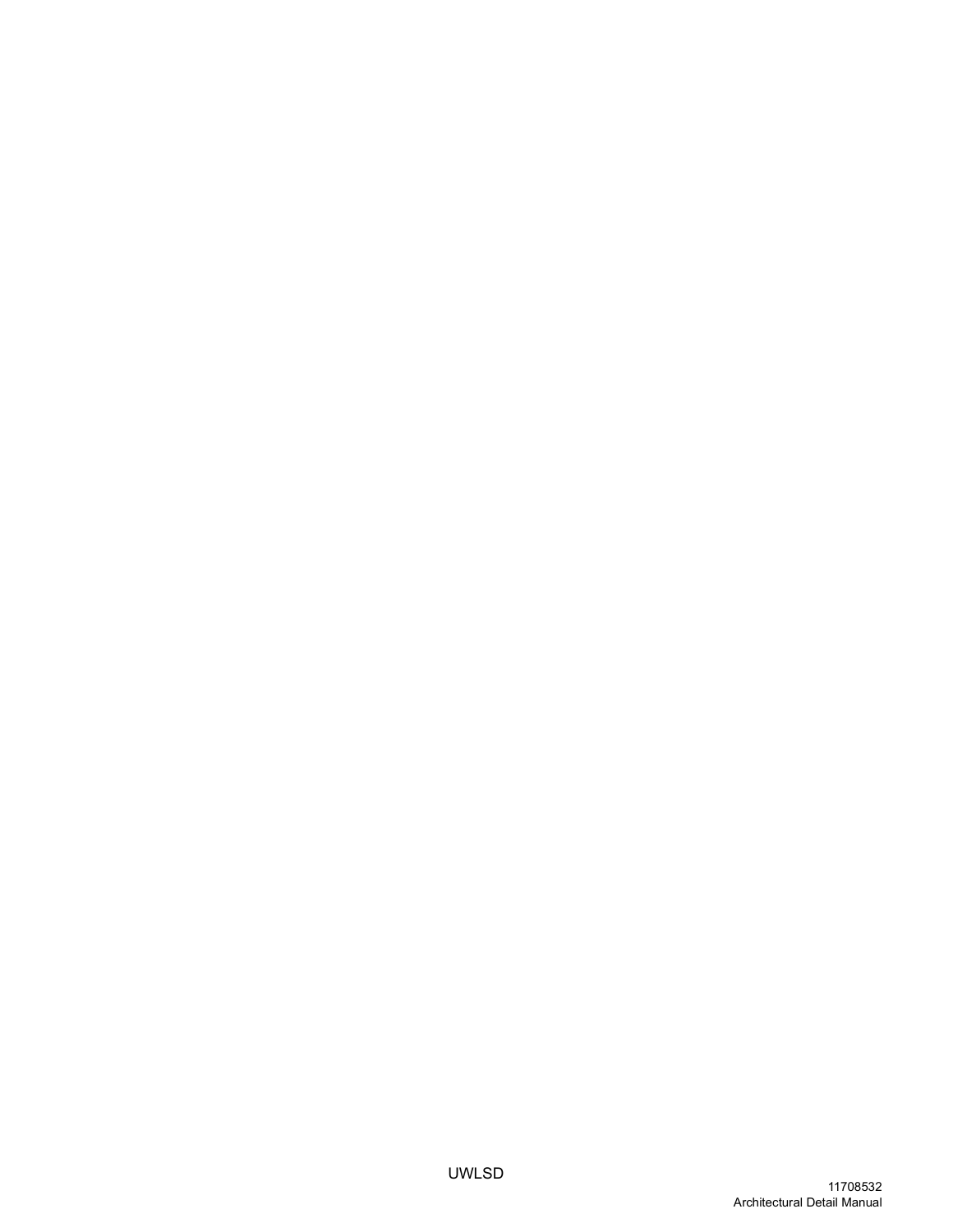

### <span id="page-2-0"></span>**Unit Features**

*NOTE: Ultimate Wood Lift & Slide Door is not available with CE mark.*

- Stacked Configurations: All panels are contained within the frame. At least one panel is stationary and bi-parting doors having two stationary panels. When open, operating panels stack over the stationary panels.
- Pocket Configurations: All panels operate with at least one pocket. Bi-parting doors will have two pockets. When opened, all panels are concealed within the pocket.
- All Door units are shipped knocked-down (KD).

### **Frame:**

- Frame components are 1 7/16" (37) thick.
- Frame consists of jamb (s), head jamb, and sill tracks.
- Standard is treated bare pine to the interior. Finger-joint/edge glue for the frame component core with non finger-jointed pine veneer to the interior.
- Alternative wood species include Mahogany and Vertical Grain Douglas Fir.
- Maximum header deflection is 1/8" (3)

### **Sill:**

- Standard sill color is anodized bronze with optional mill anodized available. (Any optional glass-filled ABS components will complement these colors.) Exposed sill track is 3/16" (5) above the finished floor.
- Standard recessed sill is the default and is designed to be installed into a slot in the concrete floor, has incorporated leveling system; and is capable of parallel interlock for multiple tracks. This sill does not have a drainage system.
- Recessed Sill with drainage is designed to be installed into a slot on the concrete floor; has an incorporated leveling system; is capable of parallel interlock for multiple tracks; and has an integral drainage system.
- Flush mounted track: Best used for interior applications and is routed into the floor surface.
- Performance Sill is designed to be installed on a sub-floor or within an open faced slot. The sill has an incorporated leveling system with interlocking tracks to ensure parallelism of multiple tracks. An integral drainage system is worked into the design of the sill. The sill has a nominal height of 2.138" (54).
- Sill must be within 1/32"(.8) level across the entire length

### **Panel:**

- 2 3/4" (70) thick-nominal with doweled fastened corners.
- Available in either Short Bottom Rail or Tall Bottom Rail panel style.
- Short Bottom Rail: 6" (152) stiles and top rail. 8 1/8" (206) Bottom Rail.
- Tall Bottom Rail: 4" (102) stiles and top rail. 6" (152) Bottom Rail.
- Stiles and Rails are LVL (laminated veneer lumber) core with non finger-jointed, bare pine veneer on interior. Preservative treated.
- Wood glazing cap is applied to interior with vinyl glazing bead and connecting barb. Standard profile is ogee with option of square.

### **Hardware:**

- Primary panels engage a minimum of two locking points on jambs or bi-parting inactive panel.
- Operating panels use two bogie carrier systems with two rollers which when activated lift panels on to a track allowing movement.
- Maximum panel weight is 660 pounds.
- Handle set: Interior flush mount: Permanently attached to all operating panels along the edge of the stile with a discrete lever which will raise or lower operating panels and engage locking points. Default finish is Bronze PVD, optional Satin Nickel PVD or Polished Brass PVD available.
- Keyed fixed handle an option for primary panel (decrease NCO 4" (102)).
- Exterior finger pull: All doors have exterior finger pulls located on the locking stile of the primary and bi-parting inactive panels. This provides a recessed area to push/pull the primary/bi-parting inactive panel from the exterior as well as an access point to pull panels from the stacked or pocket position.
- Bi-parting doors feature a recessed finger pull, to pull panels from the stacked or pocket positions.
- Optional interior finger pull provides recessed area to push/pull the primary/bi-parting inactive panels.

#### **Glass and Glazing:**

- All glass is of select quality complying with ASTM C 1036. Safety glazing per CPSC 16 CFR 1201. Insulating glass is manufactured and tested to pass level ASTM 2190 and is IGCC certified.
- Glazing Method: Tempered insulated Low E2 Argon in an overall thickness of 7/8" (22)
- Glazing Seal: Silicone bedding, exterior.
- Glazing Type: Clear Insulating glass, Low E3 Argon, Low E1 Argon, Low E2/ERS Argon or air, Low E3/ERS Argon or air, Bronze, Gray, Reflective Bronze, Obscure, Laminated, and decorative glass options.
- Glazing will be altitude adjusted for higher elevations, argon gas not included.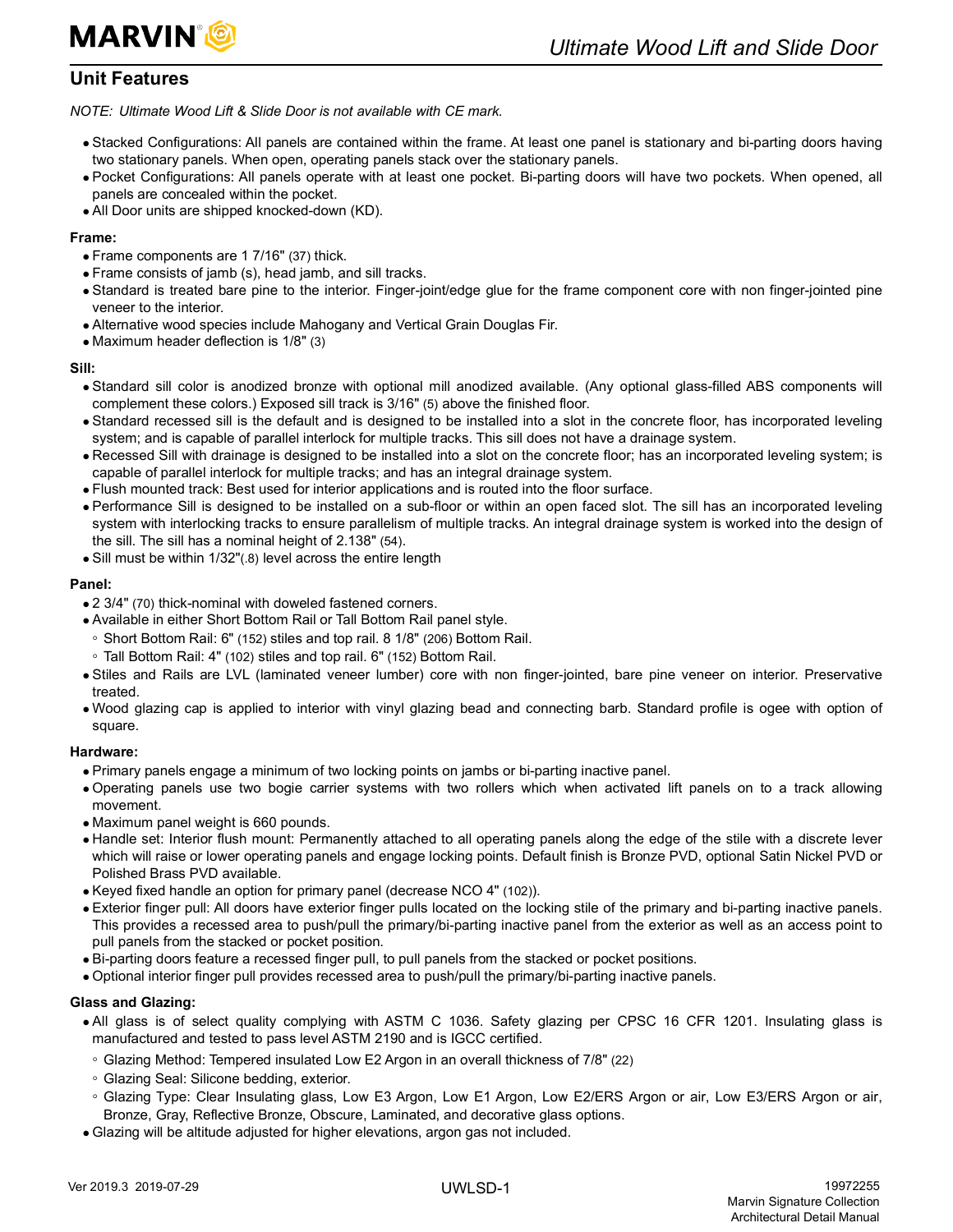

## <span id="page-3-0"></span>**Abbreviations - Operations - Configurations**

### **Weather Strip:**

 Default color is bronze/black, optional beige/gray color is available. All units are constructed with vinyl weather strip at the panel perimeter and interlocks. Weather strip exposed to the exterior is UV resistant material.

#### **Abbreviations:**

- Ultimate Wood Lift & Slide Door-UWLSD
- Ultimate Wood Lift & Slide Stacked Door-UWLSD STK
- Ultimate Wood Lift & Slide Pocket Door-UWLSD PKT
- Short Bottom Rail Panels SBR
- Tall Bottom Rail Panels-TBR

### **Operations**

- Door handing is viewed from exterior.
	- P = Pocket
	- $X =$ Operating
	- O = Stationary
	- L = Left handed bi-parting unit
	- $R =$  Right handed bi-parting unit

### **Examples of operating descriptions:**

- 4 panels, moving left into a pocket.
- PXXXX UWLSD PKT
- 3 panels, two of which move to left for stacking.
- OXX UWLSD STK
- 6 panels, three moving in each direction to a pocket. The primary panel on the right group of three panels.
- PXXX-XXXP R UWLSD PKT
- 8 panels, with three moving in each direction for stacking. The primary panel is in the left group of four panels.
- OXXX-XXXO L UWLSD STK

### **Configurations:**

- Maximum of 4 panels in one direction.
- Maximum of 8 panels for bi-parting units.

### **Stacked:**

- 2 panel door unit OX, XO
- 3 panel door unit OXX, XXO
- 4 panel door unit OXXX, XXXO, OX-XO L or R
- 6 panel door unit OXX-XXO L or R
- 8 panel door unit OXXX-XXXO L or R

### **Pocket:**

- 1 panel door unit PX, XP
- 2 panel door unit PXX, XXP, PX-XP L or R
- 3 panel door unit PXXX, XXXP
- 4 panel door unit PXXXX, XXXXP, PXX-XXP L or R
- 6 panel door unit PXXX-XXXP L or R
- 8 panel door unit PXXXX-XXXXP L or R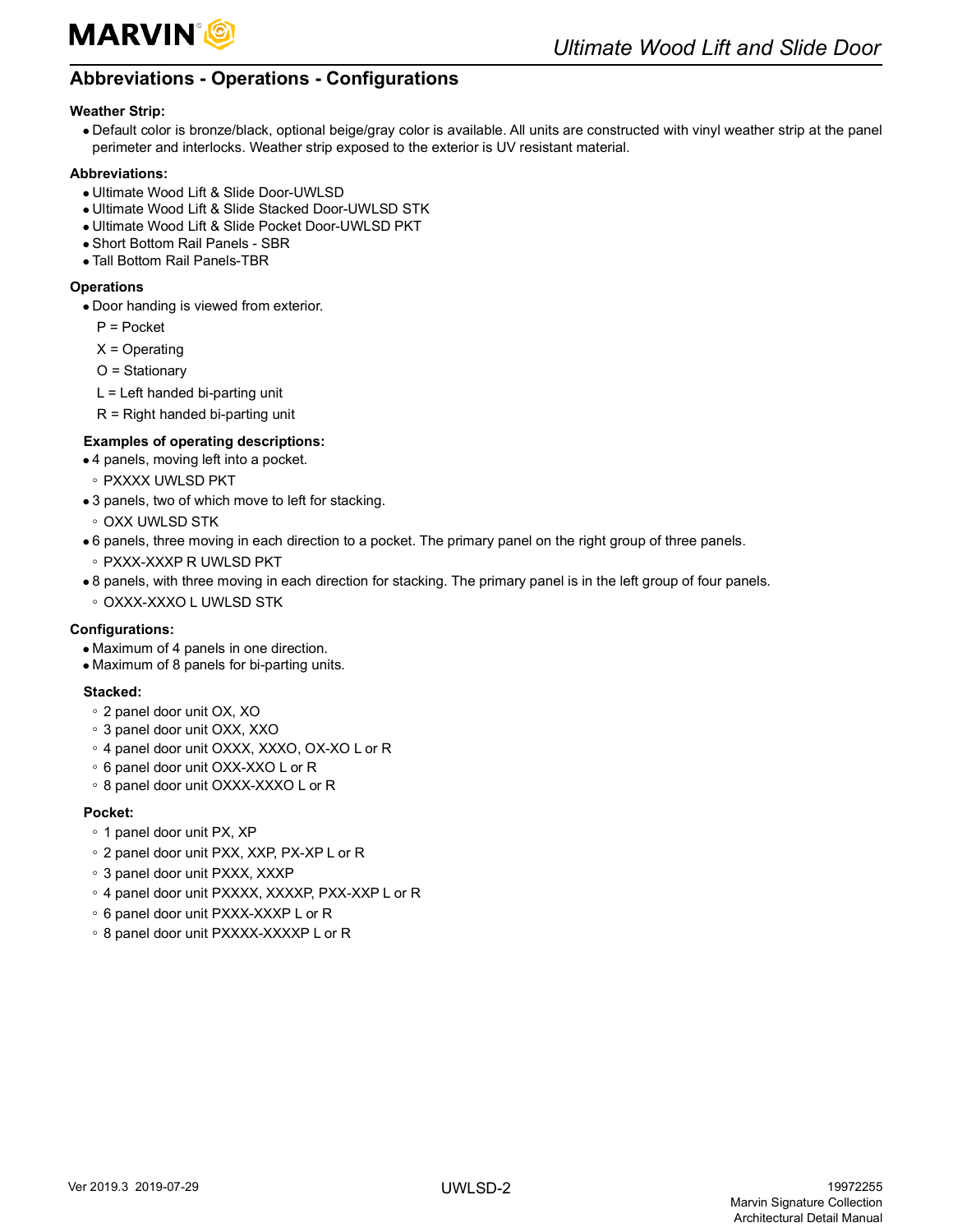

## <span id="page-4-0"></span>**Standard Divided Lite Option**

Insulating Glass





 $7/8"$  $(22)$ 







पार



$$
\begin{array}{c|c}\n & 213/32^{\circ} \\
& (61) \\
& \overline{\end{array}
$$

$$
\frac{\sqrt{11/10}}{2.13/32} \text{ SDL}
$$

$$
\begin{array}{c|c}\n & 21332 \\
& (61) \\
& \overline{27777723} \\
& \overline{27777723} \\
& \overline{2777772} \\
& 2137329° & \text{SDI}\n\end{array}
$$

2 13/32" SDL W/One Spacer Bar



W/Two Spacer Bar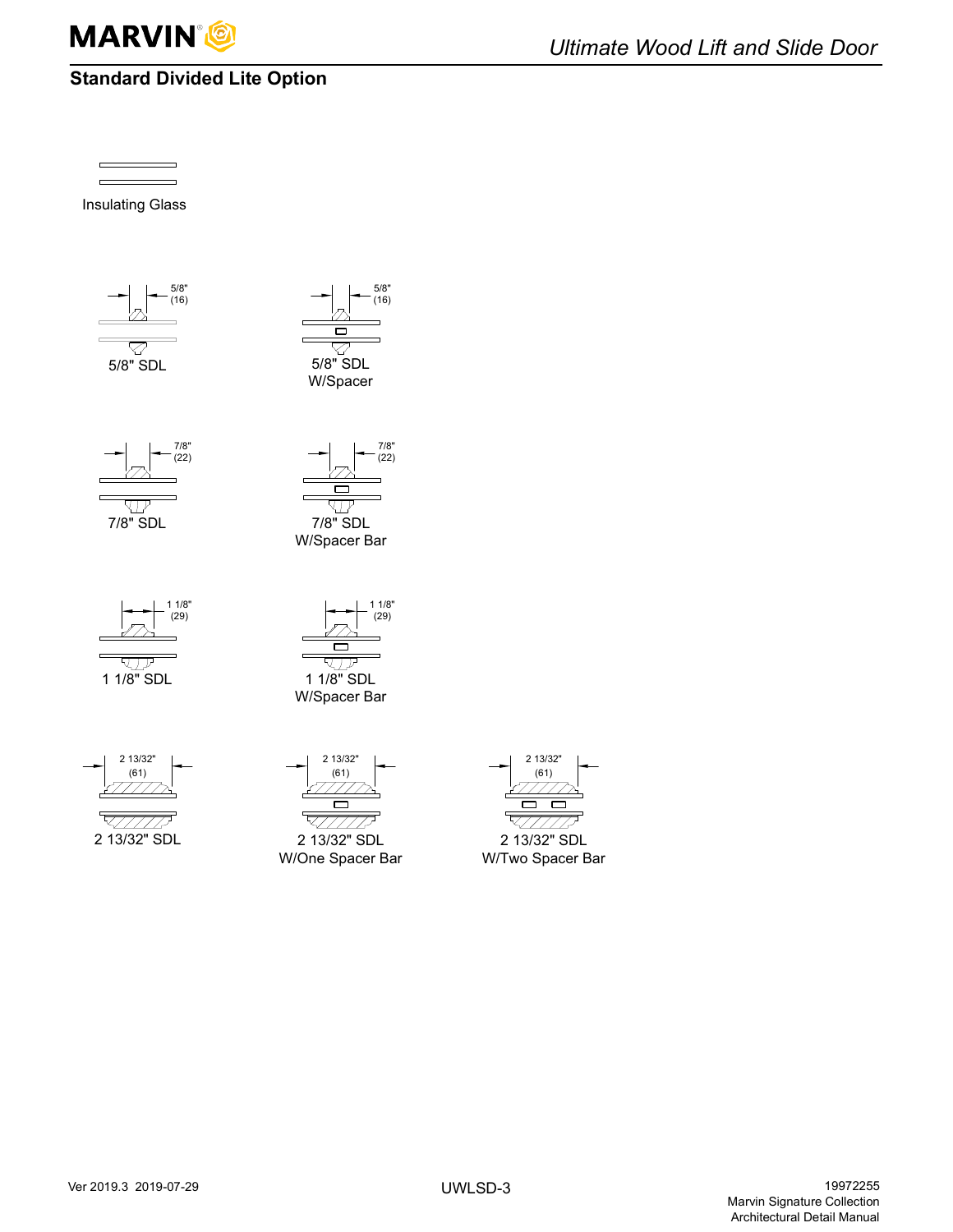

## <span id="page-5-0"></span>**Optional Interior Square Simulated Divided Lite**





 $(44)$ 1 3/4" SDL

 $13/4"$ 

W/Two Spacer Bars

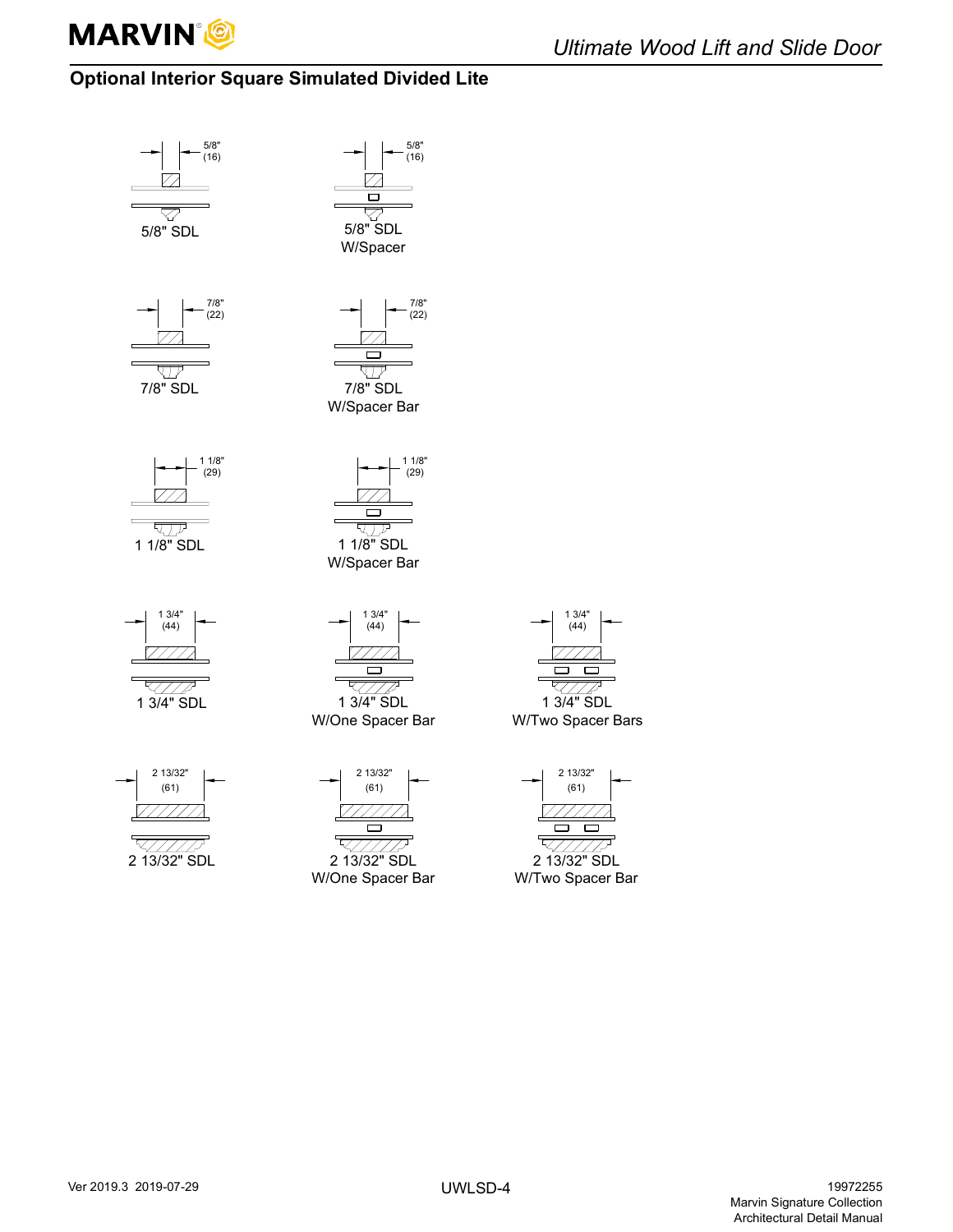## <span id="page-6-0"></span>**Minimum and Maximum Guidelines**

| <b>Mininum and Maximum Unit Measurements</b> |         |                  |         |           |        |               |                     |         |            |        |
|----------------------------------------------|---------|------------------|---------|-----------|--------|---------------|---------------------|---------|------------|--------|
|                                              |         | <b>Min Frame</b> |         |           |        |               | <b>Max Frame</b>    |         |            |        |
| <b>Style/Configuration</b>                   |         | Width            |         | Height    |        | Configuration | Width               |         | Height     |        |
|                                              |         | ft-in            | mm      | ft-in     | mm     |               | ft-in               | mm      | ft-in      | mm     |
| StackedContemporary*                         | XO/OX   | 6-1 23/32        | (7218)  | 7-1 11/32 | (3692) | XXXO / OXXX   | 23-8 3/16           | (7218)  | 12-1 11/32 | (3692) |
| StackedTraditional                           | XO / OX | 5-11 23/32       | (7066)  | 7-1 11/32 | (3692) | XXXO / OXXX   | 23-2 3/16           | (7066)  | 12-1 11/32 | (3692) |
| StackedContemporary*                         | OX-XO   | 12-0 3/8         | (14359) | 7-1 11/32 | (3692) | OXXX-XXXO     | 47-1 5/16           | (14359) | 12-1 11/32 | (3692) |
| StackedTraditional                           | OX-XO   | $11 - 83/8$      | (14054) | 7-1 11/32 | (3692) | OXXX-XXXO     | 46-1 5/16           | (14054) | 12-1 11/32 | (3692) |
| Pocket Contemporary*                         | XP / XP | 3-3 49/64        | (7201)  | 7-1 11/32 | (3692) | XXXXP / PXXXX | 23-7 31/64          | (7201)  | 12-1 11/32 | (3692) |
| <b>Pocket Traditional</b>                    | XP / XP | 3-3 49/64        | (7048)  | 7-1 11/32 | (3692) | XXXXP / PXXXX | 23-1 31/64          | (7048)  | 12-1 11/32 | (3692) |
| Pocket Contemporary*                         | PX-XP   | 6-4 15/32        | (14323) | 7-1 11/32 | (3692) | PXXXX-XXXXP   | 46-11 57/64 (14323) |         | 12-1 11/32 | (3692) |
| <b>Pocket Traditional</b>                    | PX-XP   | 6-4 15/32        | (14018) | 7-1 11/32 | (3692) | PXXXX-XXXXP   | 45-11 57/64 (14018) |         | 12-1 11/32 | (3692) |

| Lift and Slide Minimum and Maximum Panel Size |    |                   |            |        |           |        |                   |        |  |  |  |
|-----------------------------------------------|----|-------------------|------------|--------|-----------|--------|-------------------|--------|--|--|--|
| Sill Type                                     |    | <b>Panel Size</b> |            |        |           |        |                   |        |  |  |  |
|                                               |    | Min Width         | Min Height |        | Max Width |        | <b>Max Height</b> |        |  |  |  |
|                                               |    | mm                | in         | mm     | in        | mm     | in                | mm     |  |  |  |
| Flush/Recessed Sill                           | 31 | (787)             | 51         | (1295) | 73 7/32   | (1860) | 143               | (3632) |  |  |  |
| Performance Sill                              | 35 | (889)             |            |        |           |        |                   |        |  |  |  |

*NOTE: Units with asterisks have a maximum glass size of 60ft*2 *per panel.*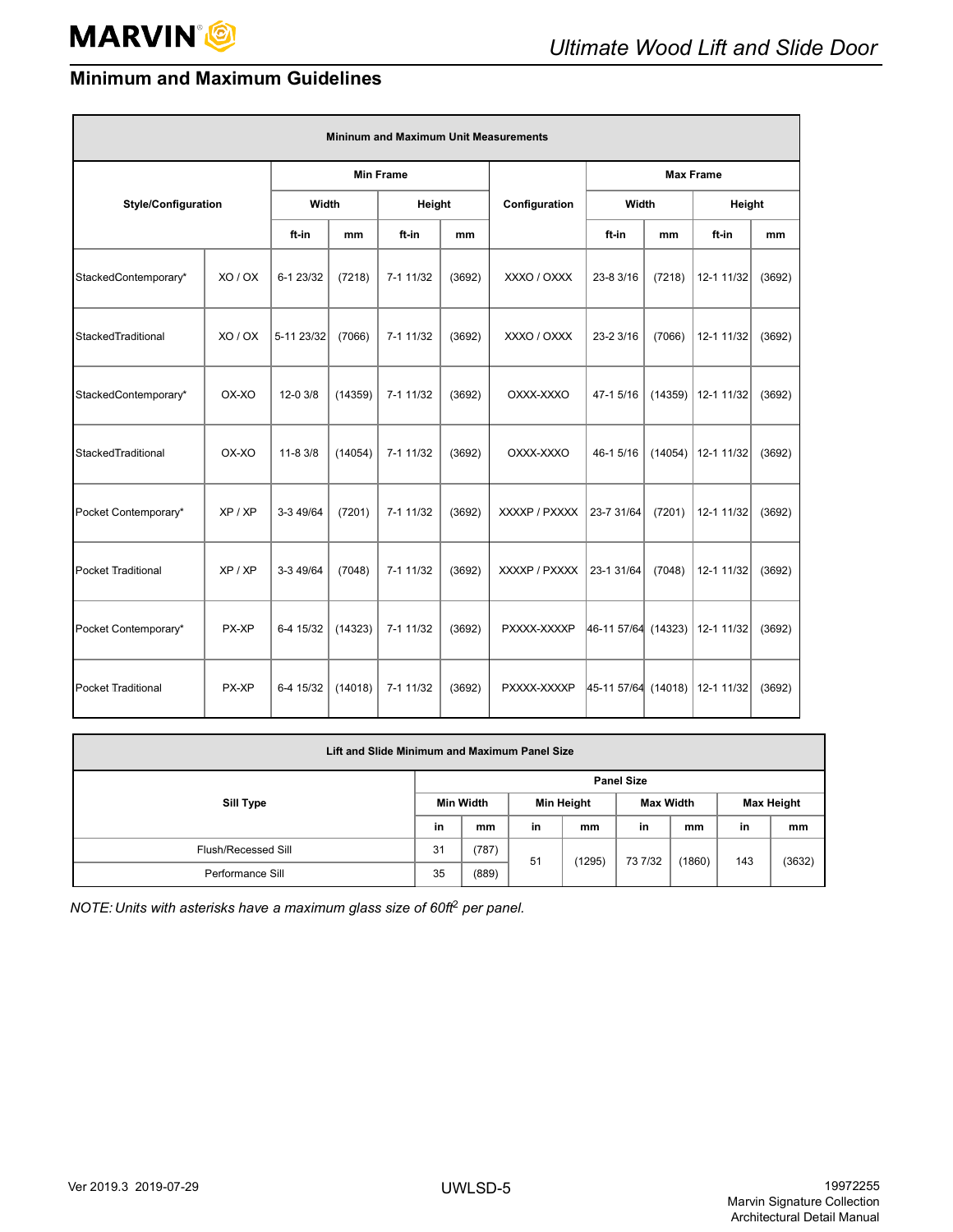## <span id="page-7-0"></span>**Net Clear Openings: Stacked Units**

| <b>Net Clear Opening Height</b> |                                           |                           |                                |                           |        |  |  |
|---------------------------------|-------------------------------------------|---------------------------|--------------------------------|---------------------------|--------|--|--|
| <b>Sill Type</b>                | <b>Flushed or Recessed Sill</b><br>Option |                           | <b>Performance Sill Option</b> |                           |        |  |  |
|                                 | Call<br><b>Number</b>                     | <b>Net Clear Openings</b> |                                | <b>Net Clear Openings</b> |        |  |  |
|                                 |                                           | $ft - in$                 | mm                             | $ft - in$                 | mm     |  |  |
| <b>Unit Height</b>              | $7-0$                                     | 6-10 17/32                | (2096)                         | 6-10 33/64                | (2096) |  |  |
|                                 | $8-0$                                     | 7-10 17/32                | (2401)                         | 7-10 33/64                | (2401) |  |  |
|                                 | $10 - 0$                                  | 9-10 17/32                | (3011)                         | 9-10 33/64                | (3010) |  |  |
|                                 | $12 - 0$                                  | 11-10 17/32               | (3620)                         | 11-10 33/64               | (3620) |  |  |

| <b>Net Clear Opening Width</b> |                       |            |                                                                                                                   |                                      |         |  |                                                            |         |                                                     |         |
|--------------------------------|-----------------------|------------|-------------------------------------------------------------------------------------------------------------------|--------------------------------------|---------|--|------------------------------------------------------------|---------|-----------------------------------------------------|---------|
| <b>Unit Style</b>              |                       |            |                                                                                                                   | <b>Short Bottom Rail (UWLSD STK)</b> |         |  | Tall Bottom Rail (UWLSD STK)                               |         |                                                     |         |
| Unit<br>Configuration          | Call<br><b>Number</b> |            | <b>Net Clear</b><br>Net clear<br><b>Openings</b><br><b>Openings</b><br><b>Flush Handle</b><br><b>Fixed Handle</b> |                                      |         |  | <b>Net Clear</b><br><b>Openings</b><br><b>Flush Handle</b> |         | <b>Net Clear</b><br>Openings<br><b>Fixed Handle</b> |         |
|                                |                       | ft-in      | mm                                                                                                                | ft-in                                | mm      |  | ft-in                                                      | mm      | ft-in                                               | mm      |
|                                | $6-0$                 | $2 - 83/8$ | (822)                                                                                                             | 2-4 9/16                             | (725)   |  | $2 - 63/8$                                                 | (772)   | $2 - 29/16$                                         | (674)   |
| XO or OX                       | $8 - 0$               | $3 - 83/8$ | (1127)                                                                                                            | 3-4 9/16                             | (1030)  |  | $3-63/8$                                                   | (1076)  | $3-29/16$                                           | (979)   |
|                                | $10 - 0$              | $4 - 83/8$ | (1432)                                                                                                            | 4-4 9/16                             | (1335)  |  | $4 - 63/8$                                                 | (1381)  | 4-2 9/16                                            | (1284)  |
|                                | $12 - 0$              | $5 - 83/8$ | (1737)                                                                                                            | 5-4 9/16                             | (1640)  |  | 5-6 3/8                                                    | (1686)  | 5-2 9/16                                            | (1589)  |
|                                | $9-0$                 | 5-5 39/64  | (1667)                                                                                                            | 5-1 51/64                            | (1569)  |  | 5-1 39/64                                                  | (1565)  | 4-9 51/64                                           | (1468)  |
| XXO or OXX                     | $12 - 0$              | 7-5 39/64  | (2276)                                                                                                            | 7-1 51/64                            | (2179)  |  | 7-1 39/64                                                  | (2175)  | 6-9 51/64                                           | (2077)  |
|                                | $15 - 0$              | 9-5 39/64  | (2886)                                                                                                            | $9 - 1$ 51/64                        | (2789)  |  | 9-1 39/64                                                  | (2784)  | 8-9 51/64                                           | (2687)  |
|                                | $18-0$                | 11-5 39/64 | (3495)                                                                                                            | 11-1 51/64                           | (3398)  |  | 11-1 39/64                                                 | (3394)  | 10-9 51/64                                          | (3297)  |
|                                | $12 - 0$              | 8-2 27/32  | (2511)                                                                                                            | 7-11 1/32                            | (2414)  |  | 7-8 27/32                                                  | (2358)  | 7-5 1/32                                            | (2261)  |
| XXXO or OXXX                   | $16 - 0$              | 11-2 27/32 | (3425)                                                                                                            | 10-11 1/32                           | (3328)  |  | 10-8 27/32                                                 | (3273)  | 10-5 1/32                                           | (3176)  |
|                                | $20-0$                | 14-2 27/32 | (4340)                                                                                                            | 13-11 1/32                           | (4242)  |  | 13-8 27/32                                                 | (4187)  | 13-5 1/32                                           | (4090)  |
|                                | $24-0$                | 17-2 27/32 | (5254)                                                                                                            | 16-11 1/32                           | (5157)  |  | 16-8 27/32                                                 | (5102)  | 16-5 1/32                                           | (5004)  |
|                                | $12 - 0$              | 5-5 57/64  | (1674)                                                                                                            | $5-2$ $1/16$                         | (1577)  |  | 5-1 57/64                                                  | (1572)  | 4-10 1/16                                           | (1475)  |
| OX-XO                          | $16 - 0$              | 7-5 57/64  | (2283)                                                                                                            | $7 - 21/16$                          | (2186)  |  | 7-1 57/64                                                  | (2182)  | 6-10 1/16                                           | (2085)  |
|                                | $20 - 0$              | 9-5 57/64  | (2893)                                                                                                            | $9-2$ 1/16                           | (2796)  |  | 9-1 57/64                                                  | (2791)  | 8-10 1/16                                           | (2694)  |
|                                | $24-0$                | 11-5 57/64 | (3502)                                                                                                            | 11-2 1/16                            | (3405)  |  | 11-1 57/64                                                 | (3401)  | 10-10 1/16                                          | (3304)  |
|                                | $18-0$                | 11-0 23/64 | (3362)                                                                                                            | 10-8 17/32                           | (3265)  |  | 10-4 23/64                                                 | (3159)  | 10-0 17/32                                          | (3062)  |
| OXX-XXO                        | $24-0$                | 15-0 23/64 | (4581)                                                                                                            | 14-8 17/32                           | (4484)  |  | 14-4 23/64                                                 | (4378)  | 14-0 17/32                                          | (4281)  |
|                                | $30-0$                | 19-0 23/64 | (5800)                                                                                                            | 18-8 17/32                           | (5703)  |  | 18-4 23/64                                                 | (5597)  | 18-0 17/32                                          | (5500)  |
|                                | $36-0$                | 23-0 23/64 | (7020)                                                                                                            | 22-8 17/32                           | (6922)  |  | 22-4 23/64                                                 | (6816)  | 22-0 17/32                                          | (6719)  |
|                                | $24-0$                | 16-6 53/64 | (5050)                                                                                                            | 16-3 1/64                            | (4953)  |  | 15-6 53/64                                                 | (4746)  | 15-3 1/64                                           | (4648)  |
| OXXX-XXXO                      | $32-0$                | 22-6 53/64 | (6879)                                                                                                            | 22-3 1/64                            | (6782)  |  | 21-6 53/64                                                 | (6574)  | 21-3 1/64                                           | (6477)  |
|                                | $40 - 0$              | 28-6 53/64 | (8708)                                                                                                            | 28-3 1/64                            | (8611)  |  | 27-6 53/64                                                 | (8403)  | 27-3 1/64                                           | (8306)  |
|                                | $48 - 0$              | 34-6 53/64 | (10537)                                                                                                           | 34-3 1/64                            | (10440) |  | 33-6 53/64                                                 | (10232) | 33-3 1/64                                           | (10135) |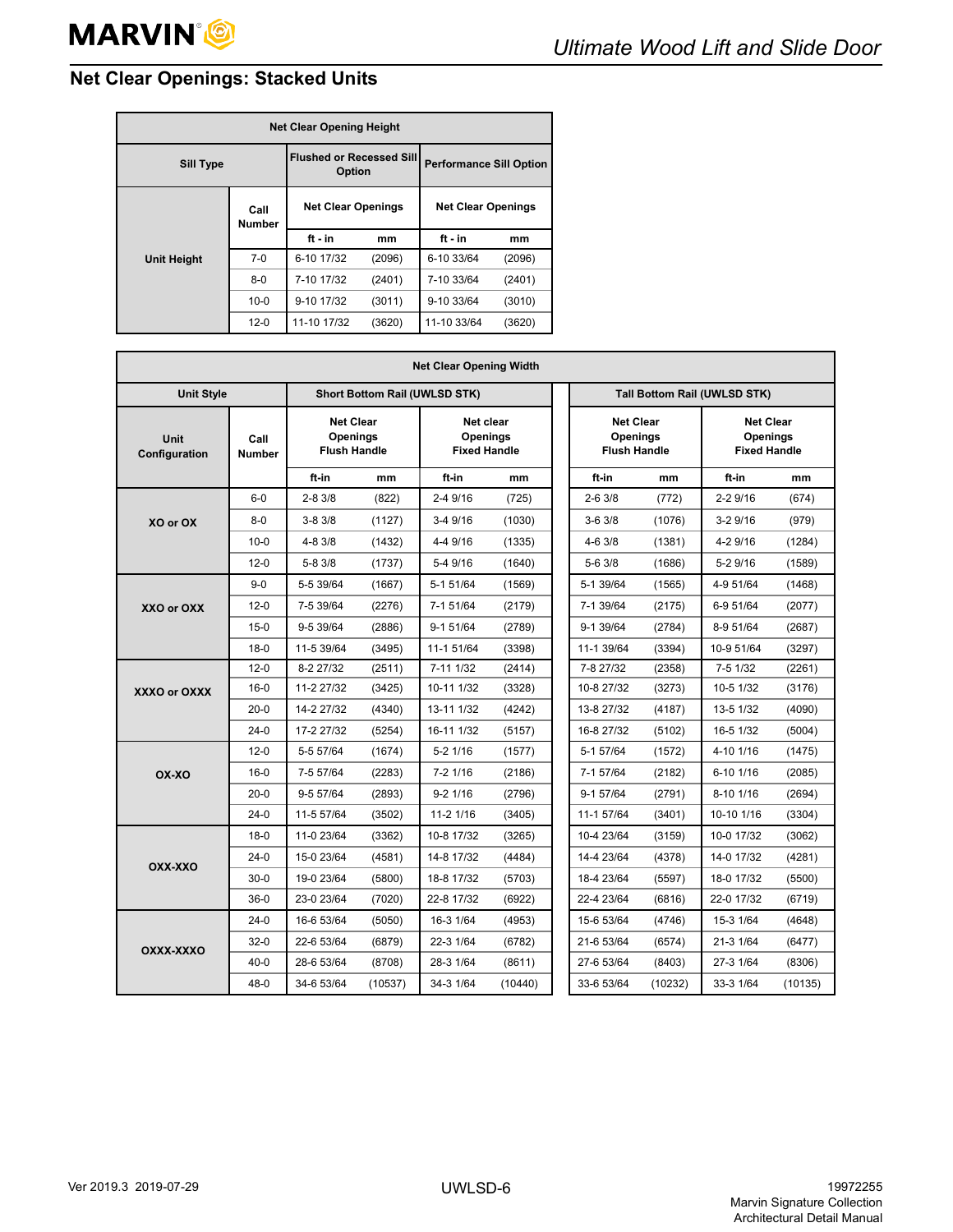## <span id="page-8-0"></span>**Net Clear Openings: Pocket Units**

| <b>Net Clear Opening Height</b> |                                           |                           |                                |                           |        |  |  |
|---------------------------------|-------------------------------------------|---------------------------|--------------------------------|---------------------------|--------|--|--|
| <b>Sill Type</b>                | <b>Flushed or Recessed Sill</b><br>Option |                           | <b>Performance Sill Option</b> |                           |        |  |  |
|                                 | Call<br>Number                            | <b>Net Clear Openings</b> |                                | <b>Net Clear Openings</b> |        |  |  |
|                                 |                                           | ft - in                   | mm                             | $ft - in$                 | mm     |  |  |
| <b>Unit Height</b>              | $7-0$                                     | 6-10 17/32                | (2096)                         | 6-10 33/64                | (2096) |  |  |
|                                 | $8 - 0$                                   | 7-10 17/32                | (2401)                         | 7-10 33/64                | (2401) |  |  |
|                                 | $10 - 0$                                  | 9-10 17/32                | (3011)                         | 9-10 33/64                | (3010) |  |  |
|                                 | $12 - 0$                                  | 11-10 17/32               | (3620)                         | 11-10 33/64               | (3620) |  |  |

| <b>Net Clear Opening Width</b> |                       |            |                                                                                                                                                                          |                               |         |  |            |         |                                                            |         |
|--------------------------------|-----------------------|------------|--------------------------------------------------------------------------------------------------------------------------------------------------------------------------|-------------------------------|---------|--|------------|---------|------------------------------------------------------------|---------|
| <b>Unit Style</b>              |                       |            |                                                                                                                                                                          | Short Bottom Rail (UWLSD PKT) |         |  |            |         | Tall Bottom Rail (UWLSD PKT)                               |         |
| Unit<br>Configuration          | Call<br><b>Number</b> |            | <b>Net Clear</b><br><b>Net Clear</b><br>Net clear<br><b>Openings</b><br><b>Openings</b><br>Openings<br><b>Flush Handle</b><br><b>Fixed Handle</b><br><b>Flush Handle</b> |                               |         |  |            |         | <b>Net Clear</b><br><b>Openings</b><br><b>Fixed Handle</b> |         |
|                                |                       | ft-in      | mm                                                                                                                                                                       | ft-in                         | mm      |  | ft-in      | mm      | ft-in                                                      | mm      |
|                                | $3-0$                 | 3-0 3/32   | (917)                                                                                                                                                                    | 2-8 3/32                      | (815)   |  | 3-0 3/32   | (917)   | 2-8 3/32                                                   | (815)   |
| XP or PX                       | $4 - 0$               | 4-0 3/32   | (1221)                                                                                                                                                                   | 3-8 3/32                      | (1120)  |  | 4-0 3/32   | (1221)  | 3-8 3/32                                                   | (1120)  |
|                                | $5-0$                 | 5-0 3/32   | (1526)                                                                                                                                                                   | 4-8 3/32                      | (1425)  |  | 5-0 3/32   | (1526)  | 4-8 3/32                                                   | (1425)  |
|                                | $6-0$                 | 6-0 3/32   | (1831)                                                                                                                                                                   | 5-8 3/32                      | (1729)  |  | 6-0 3/32   | (1831)  | 5-8 3/32                                                   | (1729)  |
|                                | $6-0$                 | 5-8 59/64  | (1750)                                                                                                                                                                   | 5-5 3/32                      | (1653)  |  | 5-6 59/64  | (1700)  | 5-3 3/32                                                   | (1603)  |
| XXP or PXX                     | $8 - 0$               | 7-8 59/64  | (2360)                                                                                                                                                                   | 7-5 3/32                      | (2263)  |  | 7-6 59/64  | (2309)  | 7-3 3/32                                                   | (2212)  |
|                                | $10 - 0$              | 9-8 59/64  | (2970)                                                                                                                                                                   | $9 - 53/32$                   | (2873)  |  | 9-6 59/64  | (2919)  | $9 - 33/32$                                                | (2822)  |
|                                | $12 - 0$              | 11-8 59/64 | (3579)                                                                                                                                                                   | 11-5 3/32                     | (3482)  |  | 11-6 59/64 | (3528)  | 11-3 3/32                                                  | (3431)  |
|                                | $9 - 0$               | 8-6 5/32   | (2595)                                                                                                                                                                   | 8-2 21/64                     | (2498)  |  | $8-25/32$  | (2493)  | 7-10 21/64                                                 | (2396)  |
| <b>XXXP or PXXX</b>            | $12 - 0$              | 11-6 5/32  | (3509)                                                                                                                                                                   | 11-2 21/64                    | (3412)  |  | 11-2 5/32  | (3407)  | 10-10 21/64                                                | (3310)  |
|                                | $15-0$                | 14-6 5/32  | (4423)                                                                                                                                                                   | 14-2 21/64                    | (4326)  |  | 14-2 5/32  | (4322)  | 13-10 21/64                                                | (4225)  |
|                                | $18-0$                | 17-6 5/32  | (5338)                                                                                                                                                                   | 17-2 21/64                    | (5241)  |  | 17-2 5/32  | (5236)  | 16-10 21/64                                                | (5139)  |
|                                | $12 - 0$              | 11-3 25/64 | (3439)                                                                                                                                                                   | 10-11 9/16                    | (3342)  |  | 10-9 7/16  | (3288)  | 10-5 9/16                                                  | (3189)  |
| XXXXP or PXXXX                 | $16 - 0$              | 15-3 25/64 | (4658)                                                                                                                                                                   | 14-11 9/16                    | (4561)  |  | 14-9 7/16  | (4507)  | 14-5 9/16                                                  | (4409)  |
|                                | $20 - 0$              | 19-3 3/8   | (5877)                                                                                                                                                                   | 18-11 9/16                    | (5780)  |  | 18-9 7/16  | (5726)  | 18-5 9/16                                                  | (5628)  |
|                                | $24-0$                | 23-3 25/64 | (7096)                                                                                                                                                                   | 22-11 9/16                    | (6999)  |  | 22-9 7/16  | (6945)  | 22-5 9/16                                                  | (6847)  |
|                                | $6-0$                 | 6-0 43/64  | (1846)                                                                                                                                                                   | 5-8 43/64                     | (1744)  |  | 6-0 43/64  | (1846)  | 5-8 43/64                                                  | (1744)  |
| <b>PX-XP</b>                   | $8 - 0$               | 8-0 43/64  | (2456)                                                                                                                                                                   | 7-8 43/64                     | (2354)  |  | 8-0 43/64  | (2456)  | 7-8 43/64                                                  | (2354)  |
|                                | $10 - 0$              | 10-0 43/64 | (3065)                                                                                                                                                                   | 9-8 43/64                     | (2964)  |  | 10-0 43/64 | (3065)  | 9-8 43/64                                                  | (2964)  |
|                                | $12 - 0$              | 12-0 43/64 | (3675)                                                                                                                                                                   | 11-8 43/64                    | (3573)  |  | 12-0 43/64 | (3675)  | 11-8 43/64                                                 | (3573)  |
|                                | $18 - 0$              | 11-6 31/32 | (3530)                                                                                                                                                                   | 11-3 9/64                     | (3433)  |  | 11-2 31/32 | (3428)  | 10-11 9/64                                                 | (3331)  |
| <b>PXX-XXP</b>                 | $24-0$                | 15-6 31/32 | (4749)                                                                                                                                                                   | 15-3 9/64                     | (4652)  |  | 15-2 31/32 | (4647)  | 14-11 9/64                                                 | (4550)  |
|                                | $30-0$                | 19-6 31/32 | (5968)                                                                                                                                                                   | 19-3 9/64                     | (5871)  |  | 19-2 31/32 | (5867)  | 18-11 9/64                                                 | (5769)  |
|                                | $36-0$                | 23-6 31/32 | (7187)                                                                                                                                                                   | 23-3 9/64                     | (7090)  |  | 23-2 31/32 | (7086)  | 22-11 9/64                                                 | (6989)  |
|                                | $18-0$                | 17-1 7/16  | (5218)                                                                                                                                                                   | 16-9 39/64                    | (5121)  |  | 16-5 7/16  | (5015)  | 16-1 39/64                                                 | (4918)  |
|                                | $24-0$                | 23-1 7/16  | (7047)                                                                                                                                                                   | 22-9 39/64                    | (6950)  |  | 22-5 7/16  | (6844)  | 22-1 39/64                                                 | (6747)  |
| PXXX-XXXP                      | $30 - 0$              | 29-1 7/16  | (8876)                                                                                                                                                                   | 28-9 39/64                    | (8779)  |  | 28-5 7/16  | (8673)  | 28-1 39/64                                                 | (8575)  |
|                                | $36-0$                | 35-17/16   | (10705)                                                                                                                                                                  | 34-9 39/64                    | (10607) |  | 34-5 7/16  | (10501) | 34-1 39/64                                                 | (10404) |
|                                | $24-0$                | 22-7 29/32 | (6906)                                                                                                                                                                   | 22-4 5/64                     | (6809)  |  | 21-7 29/32 | (6602)  | 21-4 5/64                                                  | (6505)  |
| PXXXX-XXXXP                    | $32-0$                | 30-7 29/32 | (9345)                                                                                                                                                                   | 30-4 5/64                     | (9248)  |  | 29-7 29/32 | (9040)  | 29-4 5/64                                                  | (8943)  |
|                                | $40-0$                | 38-7 29/32 | (11783)                                                                                                                                                                  | 38-4 5/64                     | (11686) |  | 37-7 29/32 | (11478) | 37-4 5/64                                                  | (11381) |
|                                | $48 - 0$              | 46-7 29/32 | (14222)                                                                                                                                                                  | 46-4 5/64                     | (14125) |  | 45-7 29/32 | (13917) | 45-4 5/64                                                  | (13820) |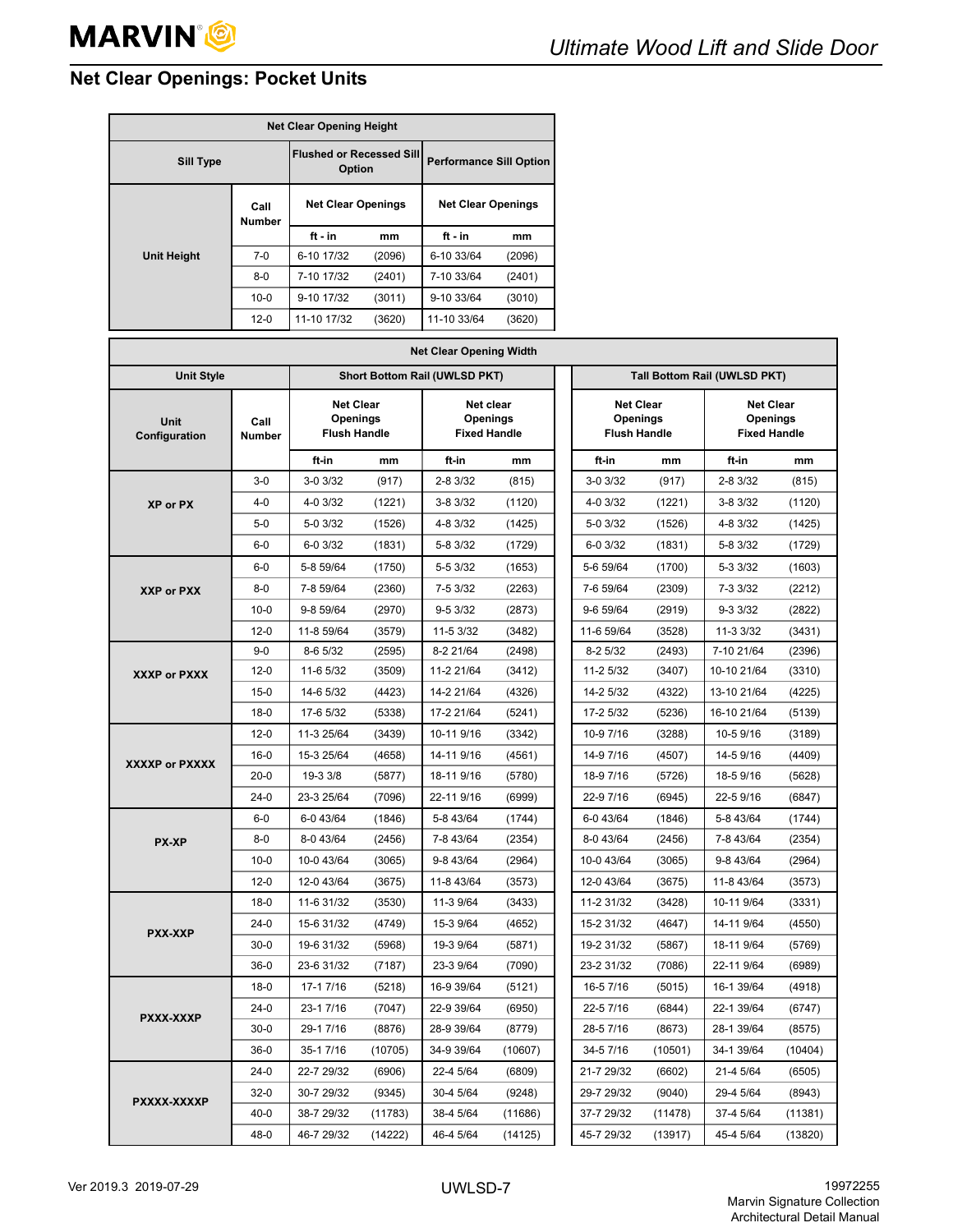## <span id="page-9-0"></span>**Promoted Sizes and Configurations**

| <b>Stacked Units</b>                     |                                           |             |                     |                     |                       |  |  |  |  |
|------------------------------------------|-------------------------------------------|-------------|---------------------|---------------------|-----------------------|--|--|--|--|
| <b>Promoted Sizes and Configurations</b> |                                           |             |                     |                     |                       |  |  |  |  |
|                                          | Based on: 3/0, 4/0, 5/0, 6/0 Panel Widths |             |                     |                     |                       |  |  |  |  |
|                                          | 7/0, 8/0, 10/0 Panel Heights              |             |                     |                     |                       |  |  |  |  |
| 2W                                       | 3W<br>4W<br>6W<br>8W<br>4W                |             |                     |                     |                       |  |  |  |  |
| OX / XO                                  | OXX / XXO                                 | OXXX / XXXO | $OX - XO$<br>L or R | OXX - XXO<br>L or R | OXXX - XXXO<br>L or R |  |  |  |  |
| 6070                                     | 9070                                      | 12070       | 12070               | 18070               | 24070                 |  |  |  |  |
| 8070                                     | 12070                                     | 16070       | 16070               | 24070               | 32070                 |  |  |  |  |
| 10070                                    | 15070                                     | 20070       | 20070               | 30070               | 40070                 |  |  |  |  |
| 12070                                    | 18070                                     | 24070       | 24070               | 36070               | 48070                 |  |  |  |  |
| 6080                                     | 9080                                      | 12080       | 12080               | 18080               | 24080                 |  |  |  |  |
| 8080                                     | 12080                                     | 16080       | 16080               | 24080               | 32080                 |  |  |  |  |
| 10080                                    | 15080                                     | 20080       | 20080               | 30080               | 40080                 |  |  |  |  |
| 12080                                    | 18080                                     | 24080       | 24080               | 36080               | 48080                 |  |  |  |  |
| 60100                                    | 90100                                     | 120100      | 120100              | 180100              | 240100                |  |  |  |  |
| 80100                                    | 120100                                    | 160100      | 160100              | 240100              | 320100                |  |  |  |  |
| 100100                                   | 150100                                    | 200100      | 200100              | 300100              | 400100                |  |  |  |  |
| 120100                                   | 180100                                    | 240100      | 240100              | 360100              | 480100                |  |  |  |  |

|                     | <b>Pocket Units</b>                       |                     |                     |                     |                     |                     |                     |  |  |
|---------------------|-------------------------------------------|---------------------|---------------------|---------------------|---------------------|---------------------|---------------------|--|--|
|                     | <b>Promoted Sizes and Configurations</b>  |                     |                     |                     |                     |                     |                     |  |  |
|                     | Based on: 3/0, 4/0, 5/0, 6/0 Panel Widths |                     |                     |                     |                     |                     |                     |  |  |
|                     | 7/0, 8/0, 10/0 Panel Heights              |                     |                     |                     |                     |                     |                     |  |  |
| 1 Pocket<br>1 Panel | 1 Pocket<br>2 Panel                       | 1 Pocket<br>3 Panel | 1 Pocket<br>4 Panel | 2 Pocket<br>2 Panel | 2 Pocket<br>4 Panel | 2 Pocket<br>6 Panel | 2 Pocket<br>8 Panel |  |  |
| PX/XP               | PXX / XXP                                 | PXXX / XXXP         | PXXXX / XXXXP       | PX/XP               | PXX / XXP           | PXXX / XXXP         | PXXXX / XXXXP       |  |  |
| 3070                | 6070                                      | 9070                | 12070               | 6070                | 12070               | 18070               | 24070               |  |  |
| 4070                | 8070                                      | 12070               | 16070               | 8070                | 16070               | 24070               | 32070               |  |  |
| 5070                | 10070                                     | 15070               | 20070               | 10070               | 20070               | 30070               | 40070               |  |  |
| 6070                | 12070                                     | 18070               | 24070               | 12070               | 24070               | 36070               | 48070               |  |  |
| 3080                | 6080                                      | 9080                | 12080               | 6080                | 12080               | 18080               | 24080               |  |  |
| 4080                | 8080                                      | 12080               | 16080               | 8080                | 16080               | 24080               | 32080               |  |  |
| 5080                | 10080                                     | 15080               | 20080               | 10080               | 20080               | 30080               | 40080               |  |  |
| 6080                | 12080                                     | 18080               | 24080               | 12080               | 24080               | 36080               | 48080               |  |  |
| 30100               | 60100                                     | 90100               | 120100              | 60100               | 120100              | 180100              | 240100              |  |  |
| 40100               | 80100                                     | 120100              | 160100              | 80100               | 160100              | 240100              | 320100              |  |  |
| 50100               | 100100                                    | 150100              | 200100              | 100100              | 200100              | 300100              | 400100              |  |  |
| 60100               | 120100                                    | 180100              | 240100              | 120100              | 240100              | 360100              | 480100              |  |  |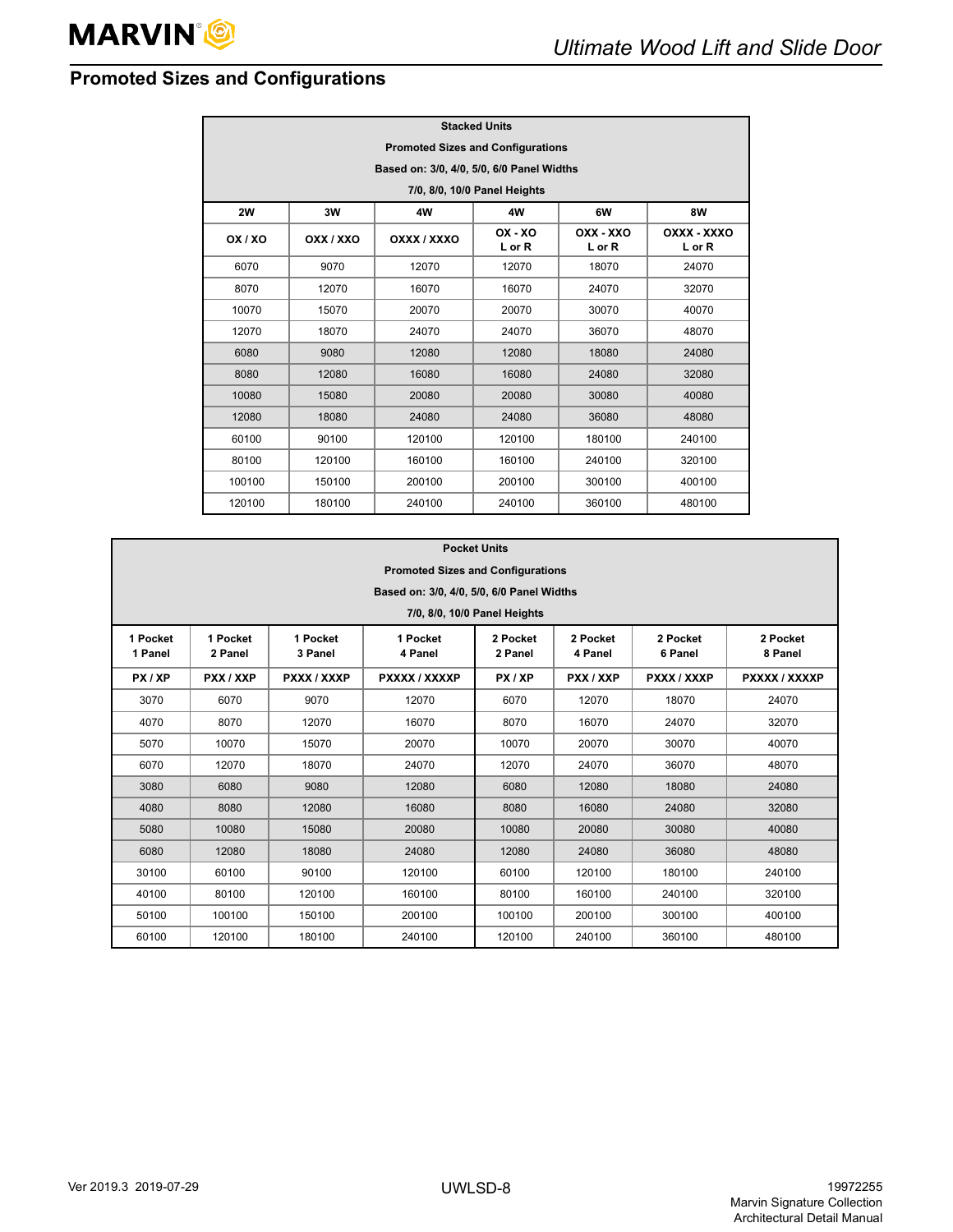### <span id="page-10-0"></span>**Sill Details: Standard Recessed - Stacked and Pocket Units**

Scale: Not to Scale

#### **Description of Measurements Used**

- L. **Total RO Height:** Is from the bottom of the slot to 1/2" (13) above the header jamb height.
- M.**Rough Opening Height:** For Recessed/Flush: Sub Floor surface to 1/2" (13) above the header jamb height.
- N. **Frame Height:** For Recessed/Flush: Top of finished floor to top of header jamb.
- O.**System OM Height:** Distance from the bottom of the sill to top of head jamb.
- S. **Net Clear Opening Height:** The shortest measurement from the top of sill track to bottom surface of header guide.



S



Standard Recessed Sill



Recessed Sill with Drainage A weep system within the sill allows water which migrates over the sill or through the interlocks to exit to the exterior.



Flush Mount Sill Best for interior applications, the base of this sill is routed into the finished floor to a point that the track is exposed 3/16" (5) above finished floor.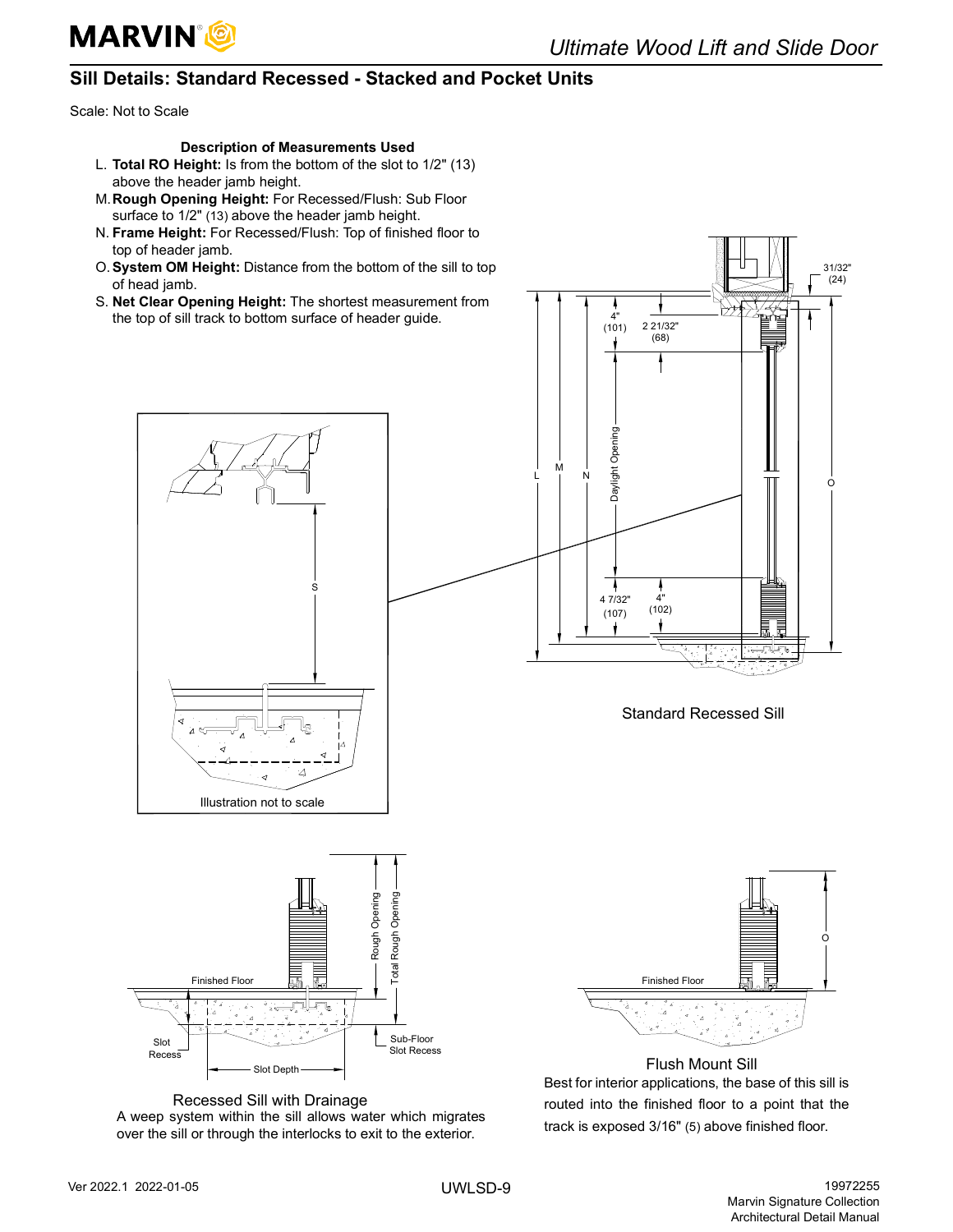

## <span id="page-11-0"></span>**Recessed Sill Slot Depth and Floor Thickness**

### **Slot Depth Chart**

| Recessed and Recessed with Drainage Sill<br>Slot Depth Chart |         |                      |                              |       |  |  |  |
|--------------------------------------------------------------|---------|----------------------|------------------------------|-------|--|--|--|
| Number of                                                    |         | Pocket Slot<br>Depth | <b>Stacked Slot</b><br>Depth |       |  |  |  |
| Tracks                                                       | in      | mm                   | in                           | mm    |  |  |  |
|                                                              | 6       | (152)                | 5                            | (127) |  |  |  |
| $\overline{2}$                                               | 9 13/16 | (249)                | 8 13/16                      | (224) |  |  |  |
| 3                                                            | 13 5/8  | (346)                | 12 5/8                       | (321) |  |  |  |
| 4                                                            | 17 1/2  | (445)                | 16 1/2                       | (419) |  |  |  |

Field Calculations:

Slot Width = System Width + 2" (51)

Sub-floor Slot Recess = 2 5/8" (67) - Finished Floor Thickness

### **Floor Thickness**

| Recessed and<br>Recessed with Drainage Sill |                                           |                 |      |  |  |  |  |
|---------------------------------------------|-------------------------------------------|-----------------|------|--|--|--|--|
|                                             | <b>Finished Floor</b><br><b>Thickness</b> | Slot Depth      |      |  |  |  |  |
| 0                                           | (00)                                      | 25/8            | (67) |  |  |  |  |
| 1/8                                         | (03)                                      | 21/2            | (64) |  |  |  |  |
| 1/4                                         | (06)                                      | 23/8            | (60) |  |  |  |  |
| 3/8                                         | (10)                                      | 21/4            | (57) |  |  |  |  |
| 1/2                                         | (13)                                      | $2 \frac{1}{8}$ | (54) |  |  |  |  |
| 5/8                                         | (16)                                      | $\overline{2}$  | (51) |  |  |  |  |
| 3/4                                         | (19)                                      | 17/8            | (48) |  |  |  |  |
| 7/8                                         | (22)                                      | $1 \frac{3}{4}$ | (44) |  |  |  |  |
| 1                                           | (25)                                      | 15/8            | (41) |  |  |  |  |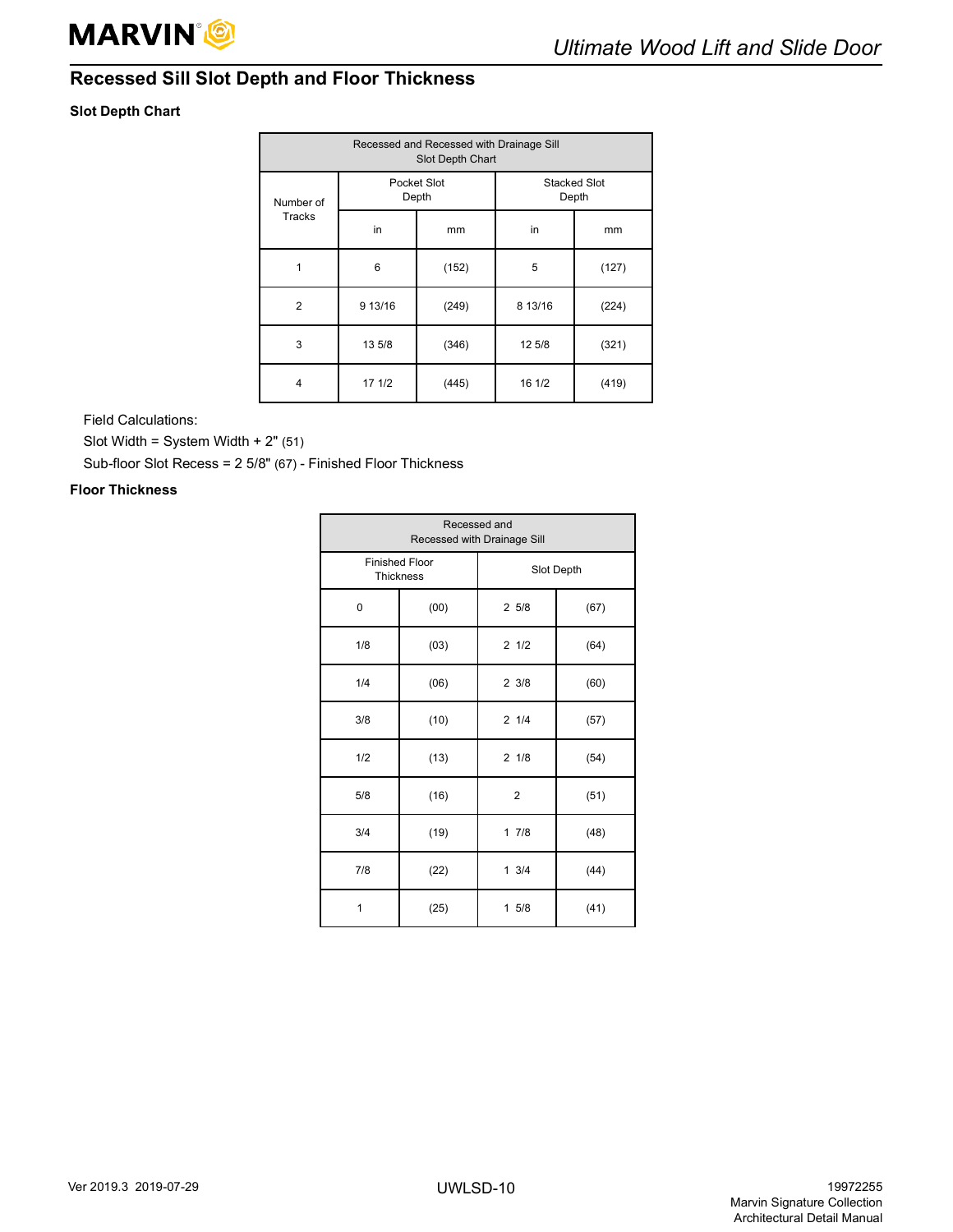

## <span id="page-12-0"></span>**Sill Details: Performance Sill - Stacked and Pocket Units**

Scale: Not to Scale

### **Description of Measurements used**

- L. **Total RO Height:** Is from the bottom of the slot (or subfloor) to 1/2" (13) above the header jamb.
- M.**Rough Opening Height:** From the sub floor surface to 1/2" (13) above the header jamb.
- N. **Frame Height:** Top of sill cover to top of header jamb.
- O.**System OM Height:** Distance from the bottom of the sill to top of head jamb.





Performance Sill w/ Subfloor example and performance Sill w/ Open Slot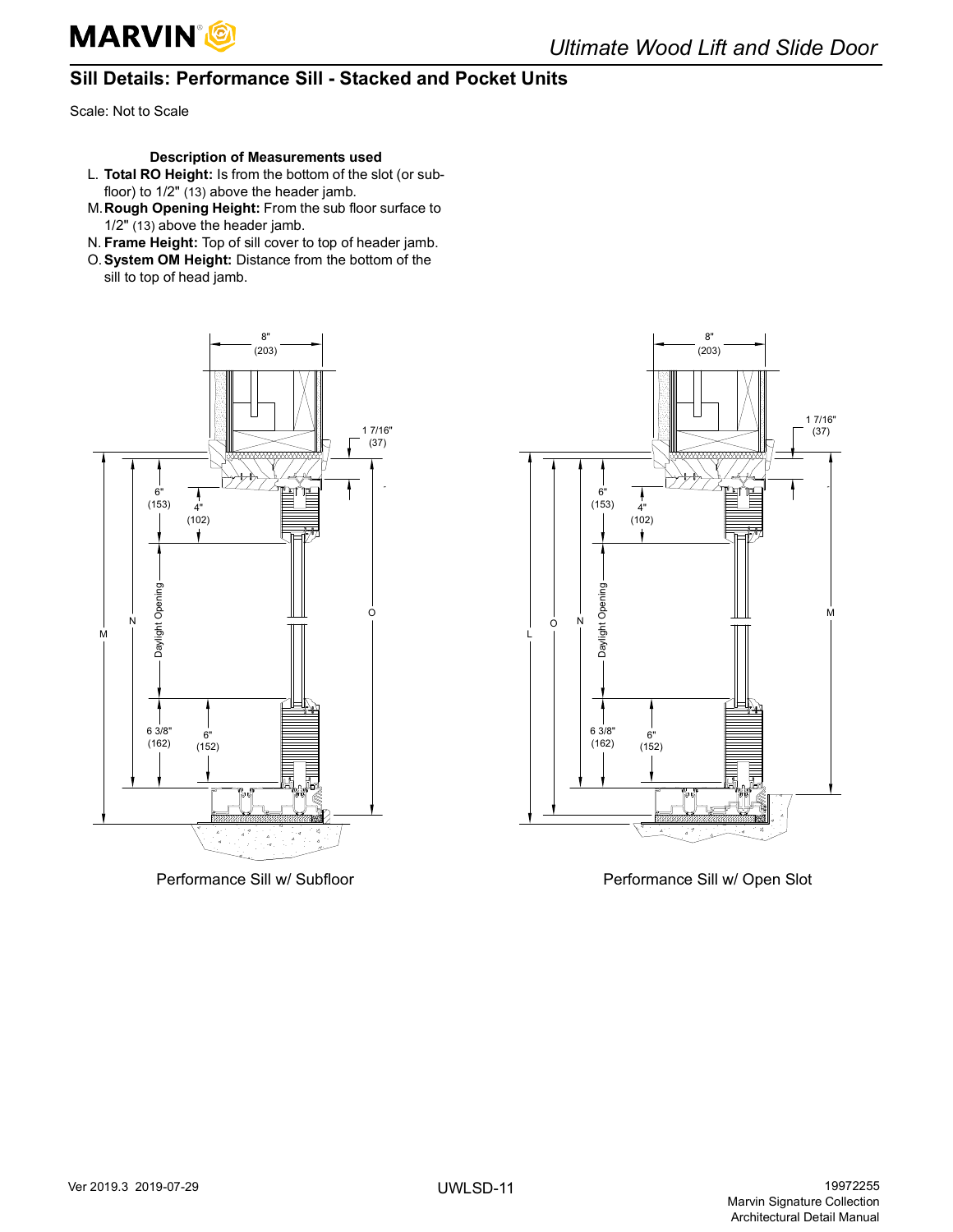## <span id="page-13-0"></span>**Performance Sill Slot Depth and Floor Thickness**

### **Open Face Slot Depth Chart**

| Open Face Slot Depth |            |           |  |  |  |
|----------------------|------------|-----------|--|--|--|
| Number of            | Slot Depth | (minimum) |  |  |  |
| <b>Tracks</b>        | in         | mm        |  |  |  |
|                      | 4 5/16     | (110)     |  |  |  |
| 2                    | 81/8       | (206)     |  |  |  |
| 3                    | 11 15/16   | (303)     |  |  |  |
| 4                    | 15 13/16   | (402)     |  |  |  |

### **Floor Thickness**

| Performance Sill with Sub-Floor<br>Slot Recess and Open Face |      |                                 |      |
|--------------------------------------------------------------|------|---------------------------------|------|
| Available Floor<br>Thickness                                 |      | Sub-Floor<br><b>Slot Recess</b> |      |
| in                                                           | mm   | in                              | mm   |
| 0                                                            | (00) | 23/8                            | (60) |
| 1/4                                                          | (06) | 21/8                            | (54) |
| 1/2                                                          | (13) | 17/8                            | (48) |
| 3/4                                                          | (19) | 15/8                            | (41) |
| 1                                                            | (25) | 13/8                            | (35) |
| 11/4                                                         | (32) | 11/8                            | (29) |
| 11/2                                                         | (38) | 7/8                             | (22) |
| 13/4                                                         | (44) | 5/8                             | (16) |
| $\overline{2}$                                               | (51) | 3/8                             | (10) |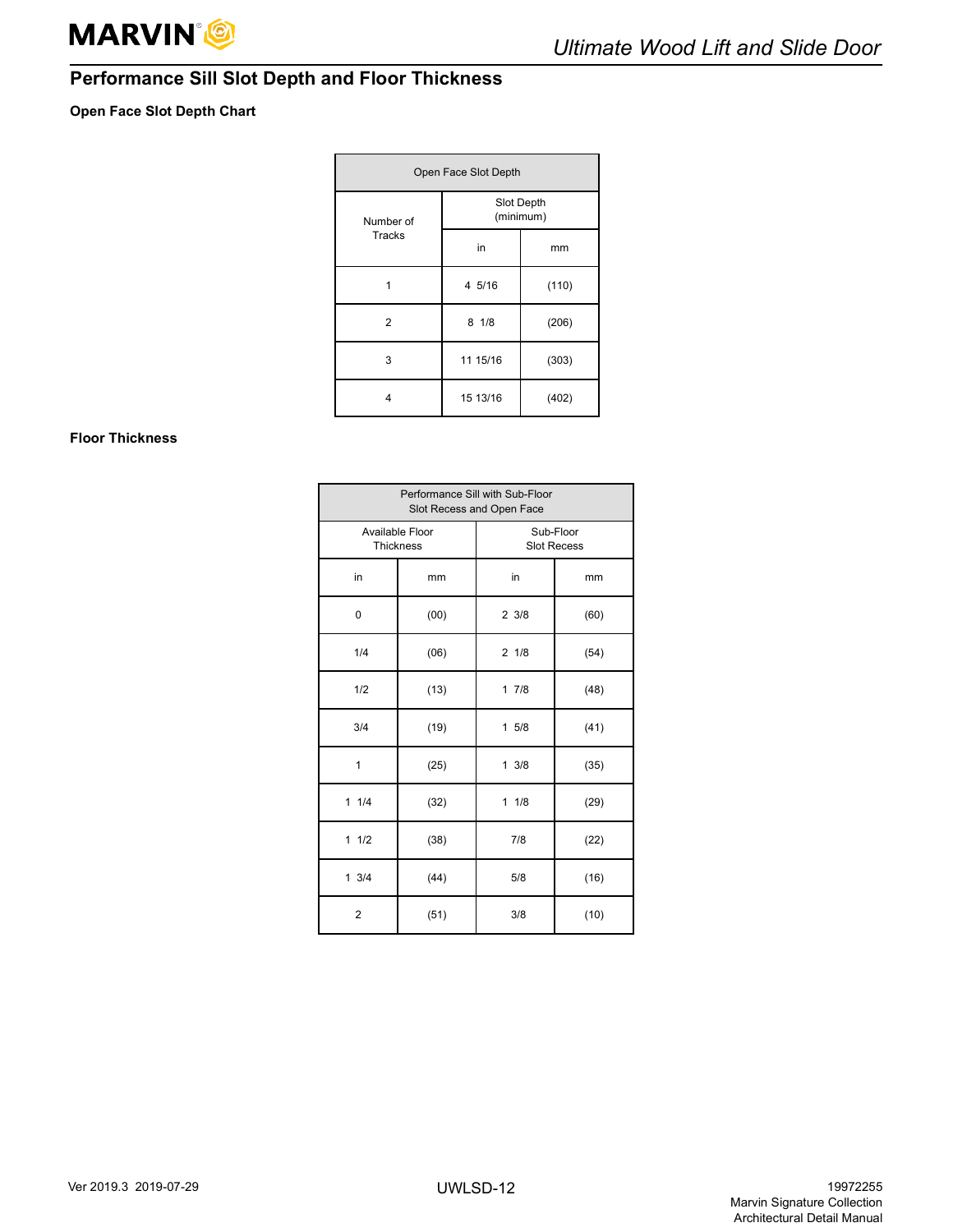

## <span id="page-14-0"></span>**Operating Configurations: Stacked**

Scale: Not to Scale





**Jamb Depths Minimums for Stacked:** (jamb depths vary dependent upon operating configuration)

- 2 panel 6 27/32" (173)
- 3 panel 10 21/32" (271)
- 4 panel 14 1/2" (368)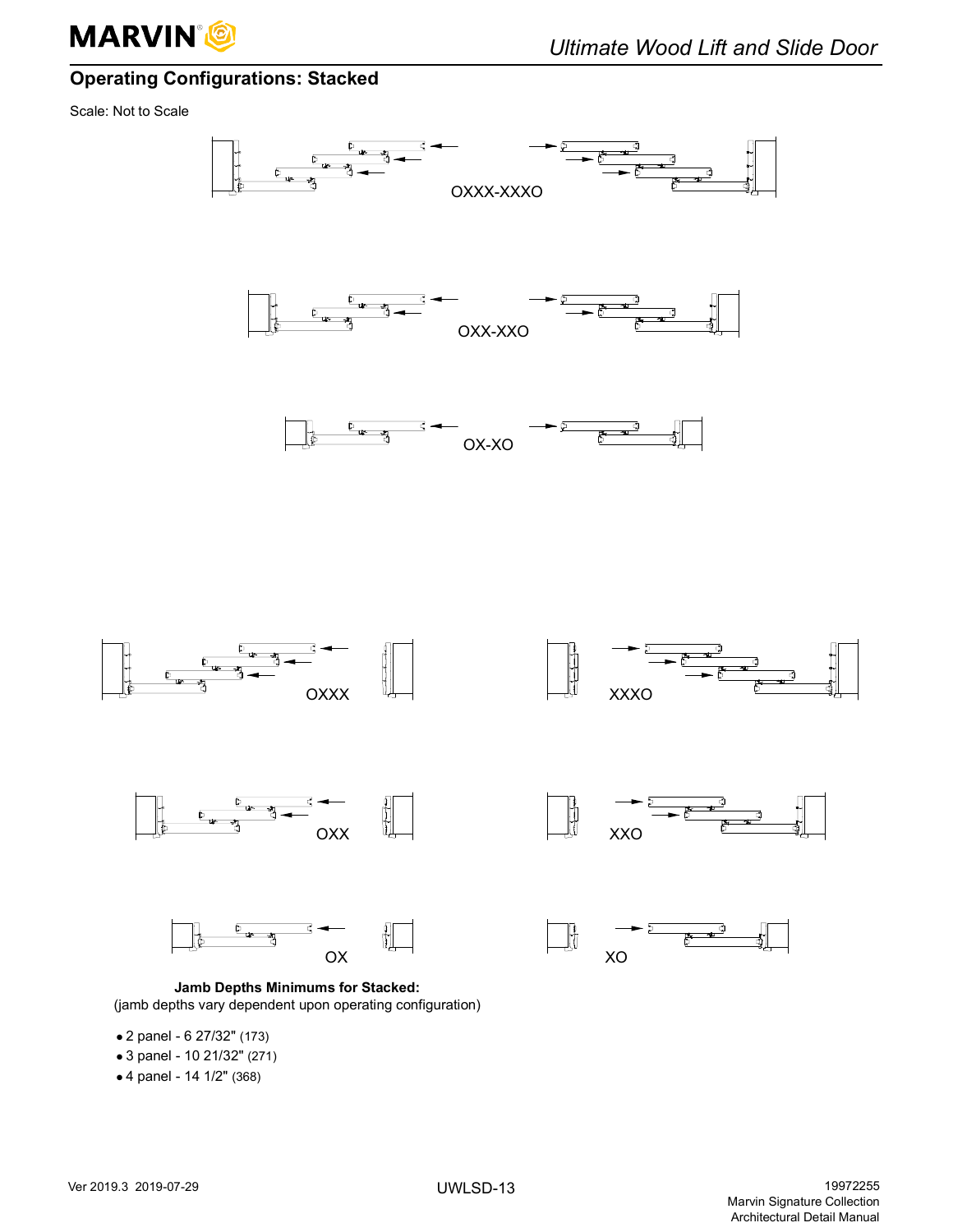

## <span id="page-15-0"></span>**Operating Configurations: Pocket**

Scale: Not to Scale

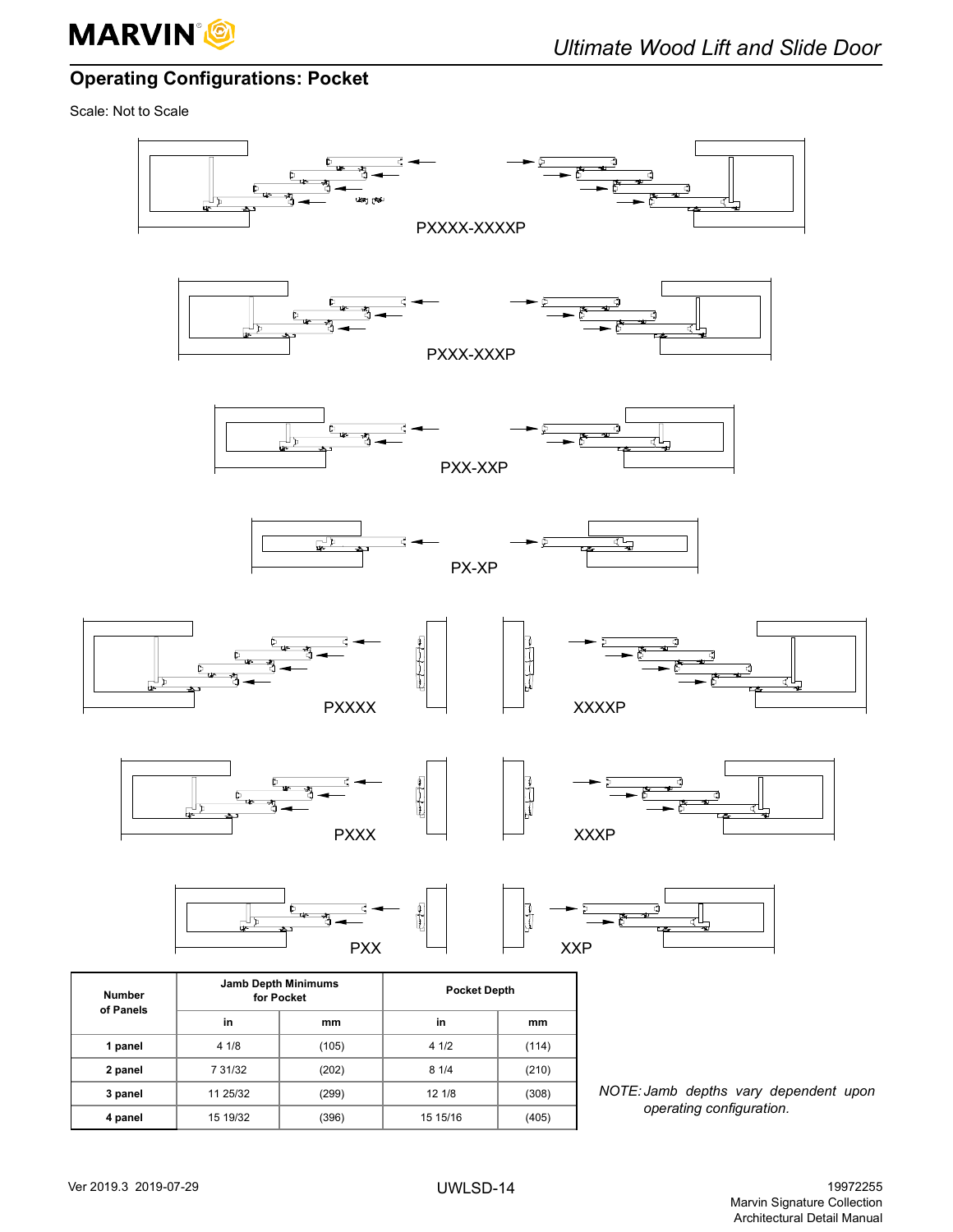

## <span id="page-16-0"></span>**Section Details: Stacked - Short Bottom Rail and Tall Bottom Rail**

Scale: Not to Scale

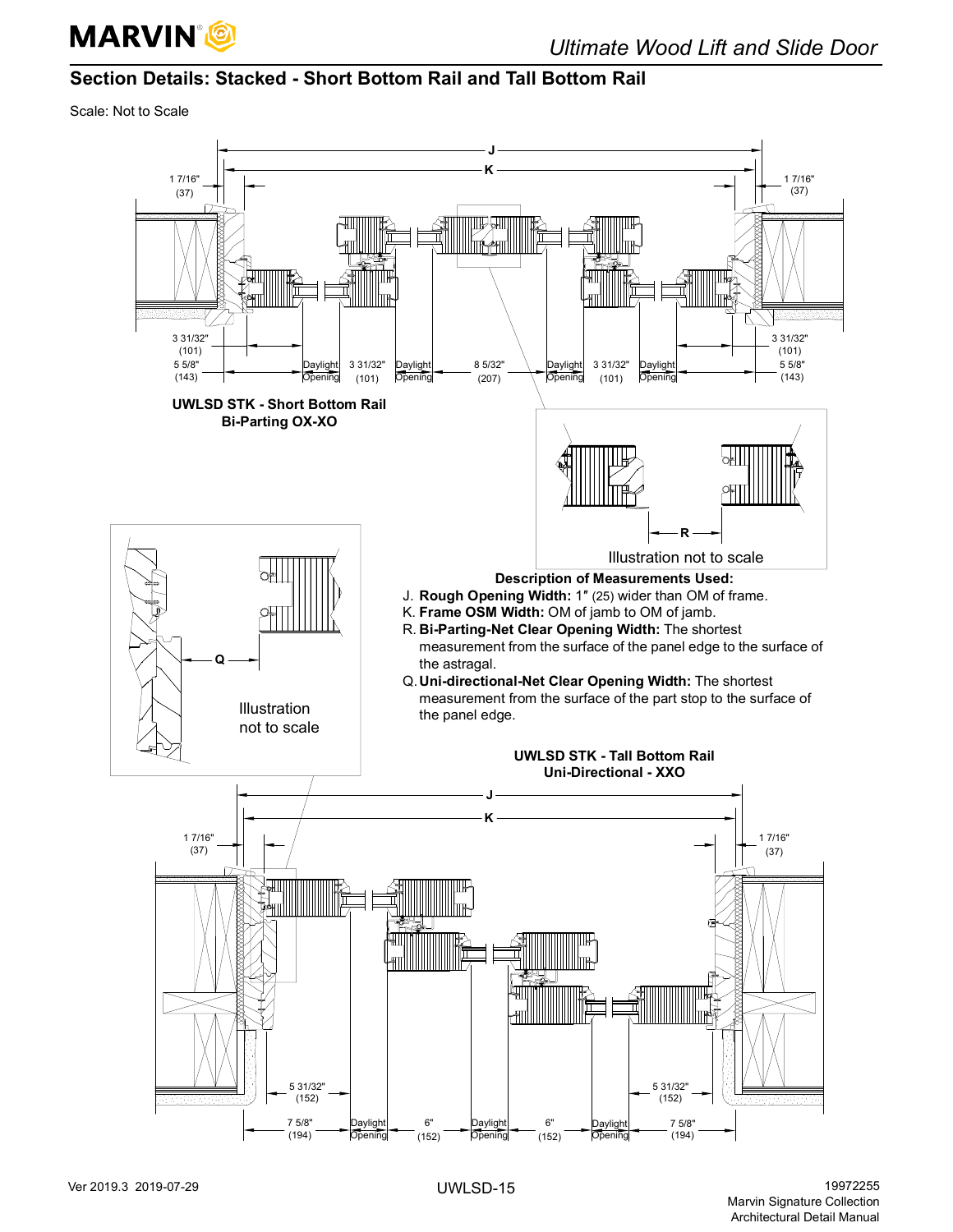

## <span id="page-17-0"></span>**Section Details: Pocket - Short Bottom Rail - Uni-Directional**

Scale: Not to Scale



P. **Net Clear Opening Width:** The shortest measurement from the surface of the part stop to the surface of the panel edge.